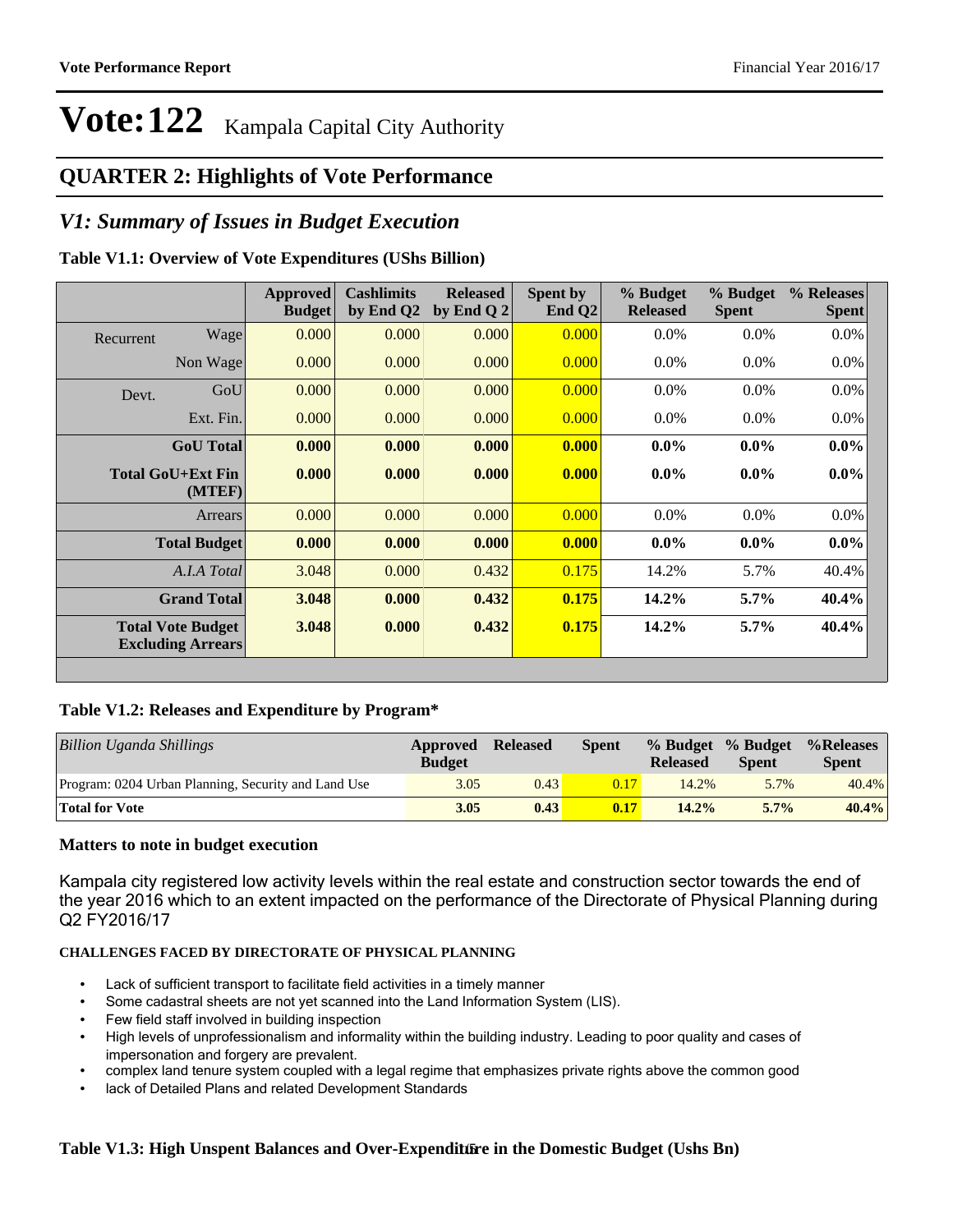#### **QUARTER 2: Highlights of Vote Performance**

| (i) Major unpsent balances                                     |  |
|----------------------------------------------------------------|--|
| $(iii)$ Expenditures in excess of the original approved budget |  |

#### *V2: Performance Highlights*

#### **Table V2.1: Key Vote Output Indicators and Expenditures\***

| <i>Vote, Vote Function</i><br><b>Approved Budget and</b><br><b>Key Output</b><br><b>Planned outputs</b> |          | <b>Cumulative Expenditure</b><br>and Performance | <b>Status and Reasons for</b><br>any Variation from Plans |         |  |
|---------------------------------------------------------------------------------------------------------|----------|--------------------------------------------------|-----------------------------------------------------------|---------|--|
| <b>Program Cost:</b>                                                                                    | UShs Bn: | <b>0.000</b> UShs Bn:                            | 0.000 $%$ Budget Spent:                                   | $0.0\%$ |  |

#### **Performance highlights for the Quarter**

A number of initiatives were made during Q2 to address the need of developing detailed neighbourhood plans (also called area development plans) for the city by submitting competitive proposals to EU and JICA. The mandate of the directorate has been redefined to ensure rational and sustainable use and management of land in Kampala city. Hence, or otherwise DPP has reenergised her central role in realising the KCCA strategic plan (2014-2019). The Directorate has continued to improve the services it offers to the public by streamlining the requirements for land subdivision a key process that supports the real estate sector, and also by reducing the turnaround time for approval of development plan applications. The Directorate continues to offer technical support to various physical infrastructure projects that are set to change the face of Kampala city including the carriageway dualing road projects under KIIDP2 and the multi-storeyed parking project at the new taxi park. Various landscape projects have been initiated to attain a green city. The tree planting efforts under the Keep Kampala Clean (KKC) campaign is slowly but systematically impacting on the perception of our school going children towards environmental sustainability. A positive impact is being felt on ground through the installation of house plates and road signage. Steadily, Kampala will for the first time have a proper addressing system. All these efforts directly contribute towards achieving the KCCA vision of a Vibrant, Attractive and Sustainable city.

#### *V3: Details of Releases and Expenditure*

#### **Table V3.1: GoU Releases and Expenditure by Output\***

| <b>Billion Uganda Shillings</b> | <b>Approved Released</b><br><b>Budget</b> | <b>Spent</b> | $%$ GoU<br><b>Budget</b><br><b>Released</b> | $%$ GoU<br><b>Budget</b><br><b>Spent</b> | $%$ GoU<br><b>Releases</b><br><b>Spent</b> |
|---------------------------------|-------------------------------------------|--------------|---------------------------------------------|------------------------------------------|--------------------------------------------|
|                                 |                                           |              |                                             |                                          |                                            |

#### **Table V3.2: 2016/17 GoU Expenditure by Item**

| <b>Billion Uganda Shillings</b> | <b>Approved Released</b><br><b>Budget</b> | <b>Spent</b> | $%$ GoU<br><b>Budget</b><br><b>Released</b> | $%$ GoU<br><b>Budget</b><br><b>Spent</b> | $%$ GoU<br><b>Releases</b><br><b>Spent</b> |
|---------------------------------|-------------------------------------------|--------------|---------------------------------------------|------------------------------------------|--------------------------------------------|
|                                 |                                           |              |                                             |                                          |                                            |

#### **Table V3.3: GoU Releases and Expenditure by Project and Programme\***

| <b>Billion Uganda Shillings</b> | <b>Approved Released</b><br><b>Budget</b> | <b>Spent</b> | $%$ GoU<br><b>Budget</b> | $%$ GoU<br><b>Budget</b> | $%$ GoU<br><b>Releases</b> |
|---------------------------------|-------------------------------------------|--------------|--------------------------|--------------------------|----------------------------|
|                                 |                                           |              | <b>Released</b>          | <b>Spent</b>             | <b>Spent</b>               |

#### **Table V3.4: External Financing Releases and Expenditure by Sub Programme**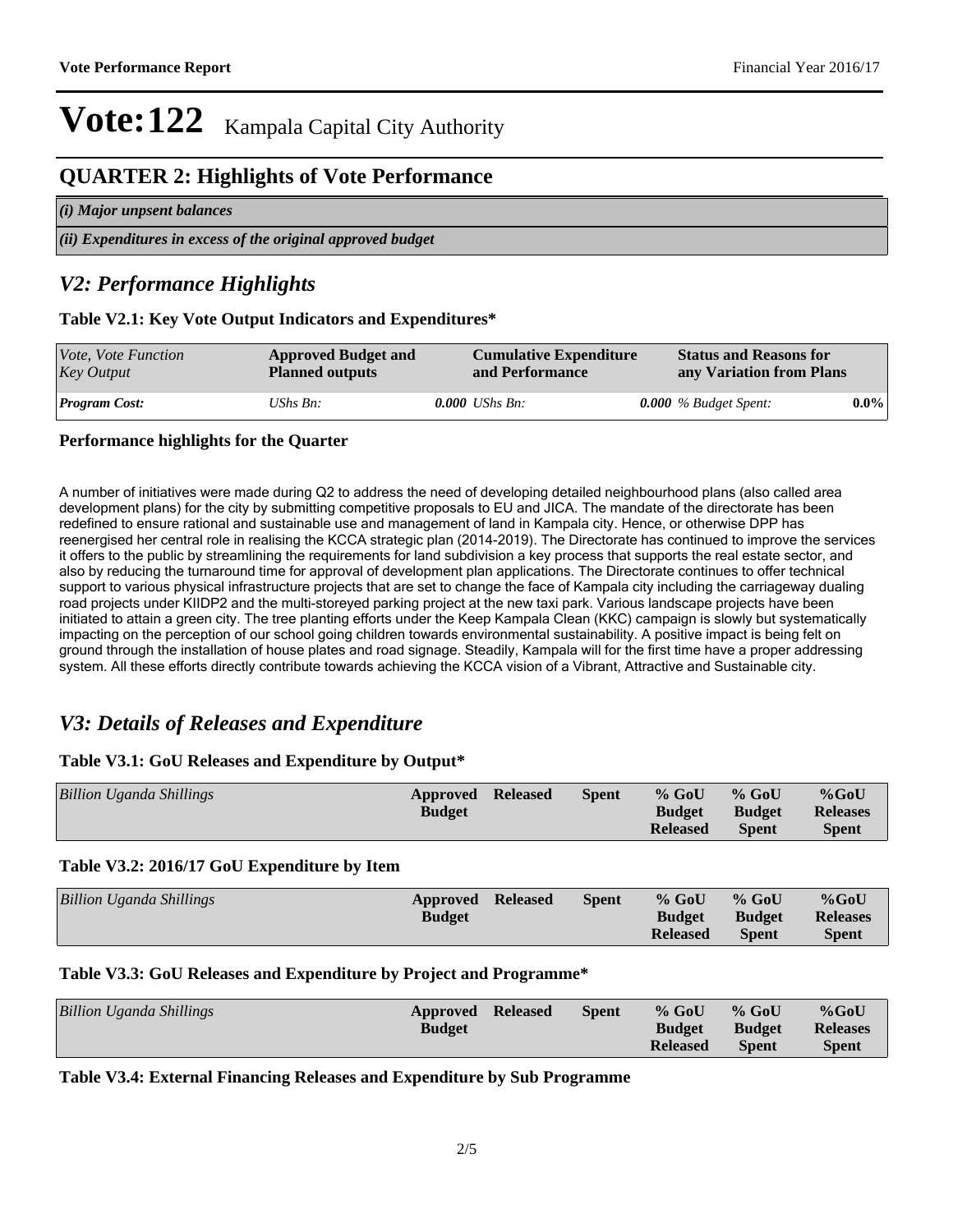### **QUARTER 2: Cumulative Outputs and Expenditure by End of Quarter**

No Data Found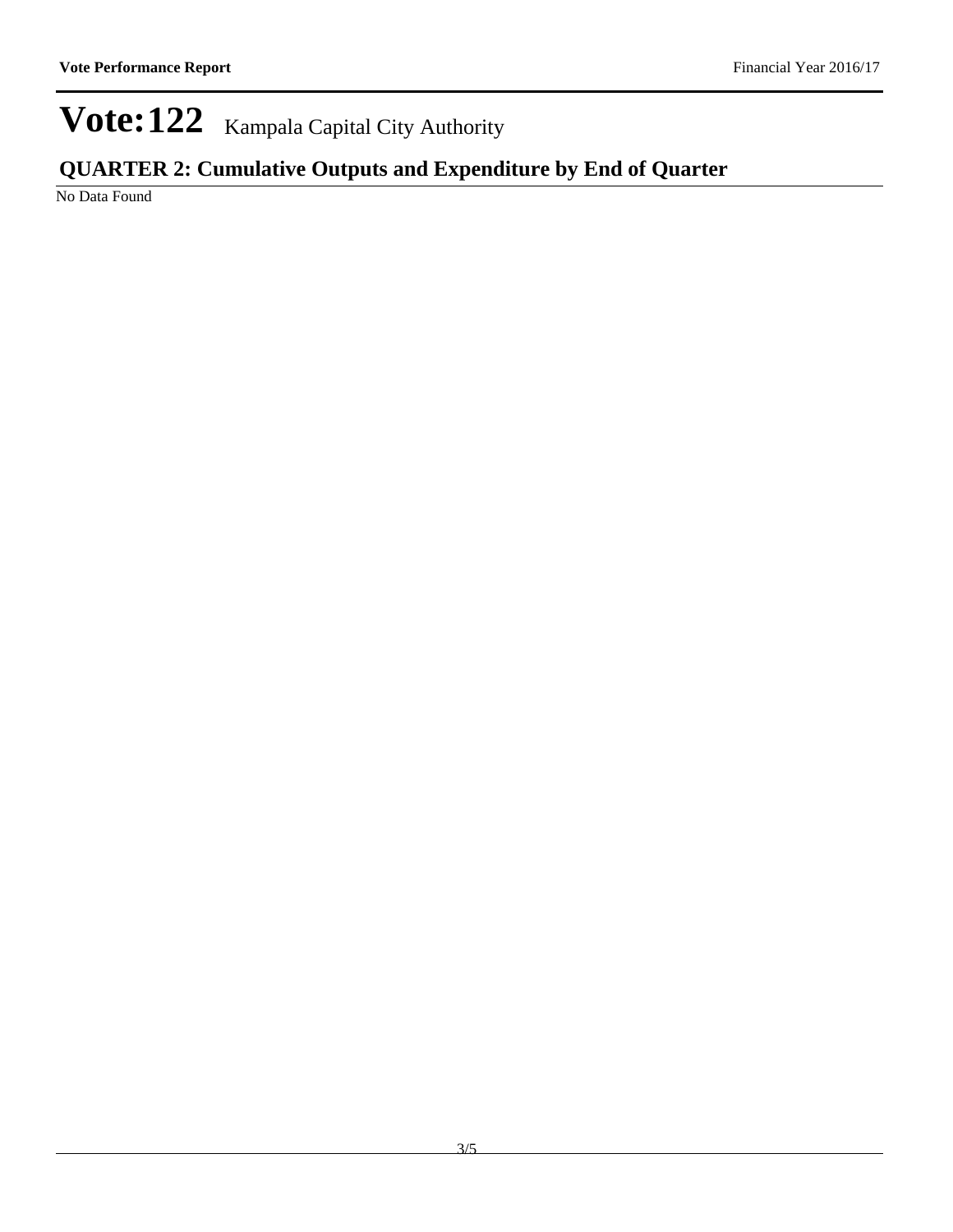### **QUARTER 2: Outputs and Expenditure in Quarter**

No Data Found